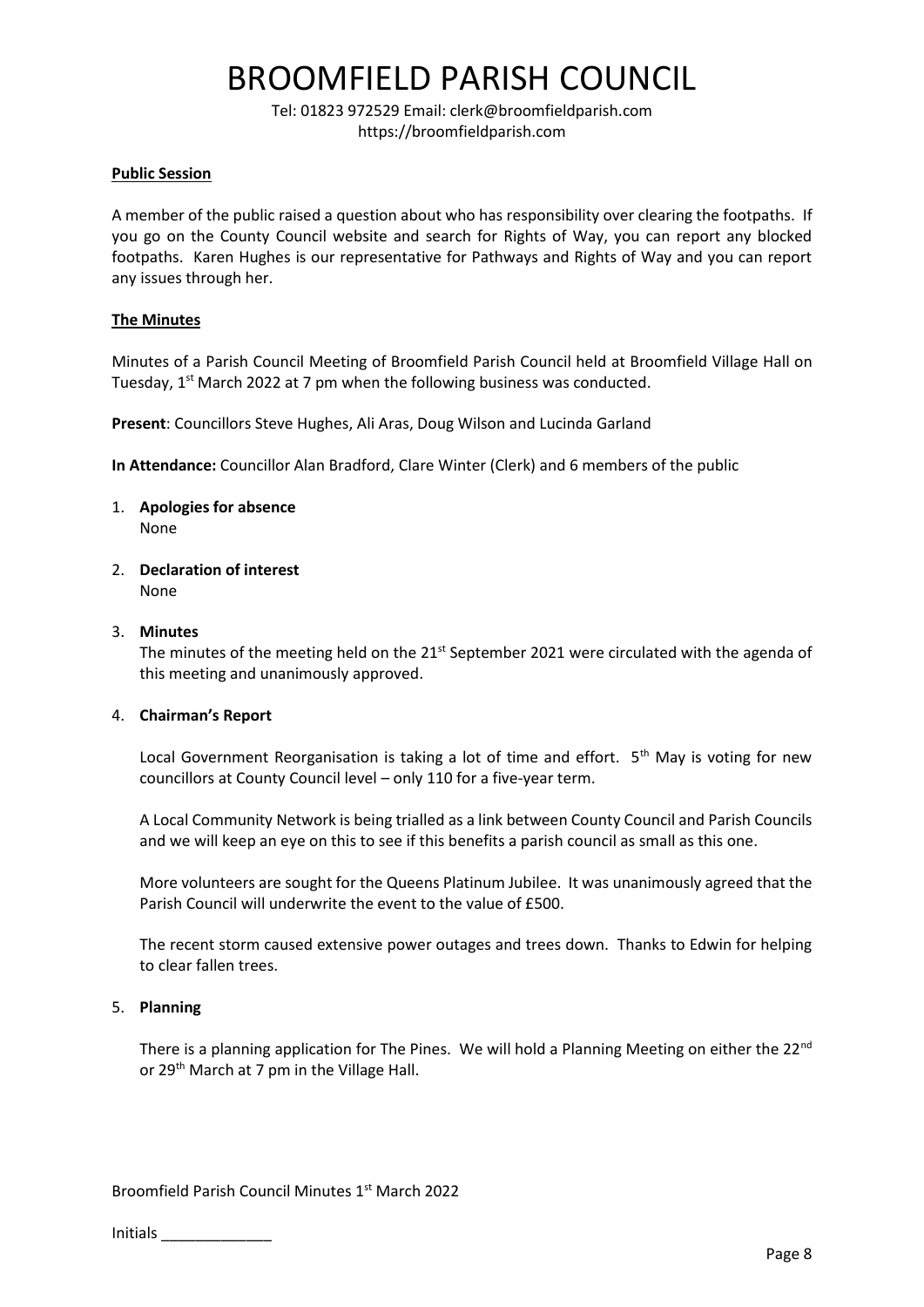# BROOMFIELD PARISH COUNCIL

Tel: 01823 972529 Email: clerk@broomfieldparish.com https://broomfieldparish.com

#### 6. **Elections**

Will take place on the 5<sup>th</sup> May to the new County Council and for us at the Parish Council. We can have 5 councillors but currently have just 4 so currently have a vacancy.

#### 7. **Parish Plan**

The questionnaire has been circulated to members of the Parish Council and the questionnaire was unanimously approved.

The questionnaire will be hand delivered to all households within the Parish.

#### 8. **Broomfield Common**

Bill Jenman, AONB, addressed the meeting. The tree planting took place a little later than hoped but thank you to the volunteers.

There might be some weeding needed this coming spring and this can be done in house if required.

Edwin has been asked to mow in September and the AONB will knock the bracken back in late June into July, after the Spring flowers are over. It was unanimously approved by the council for the work to go ahead.

There have been reports of off roaders on the commons – please report to the police if spotted.

Dormice boxes are being installed on one of the commons within the next week for a survey – please leave them alone. There will also be some bat surveys taking place in the summer.

There is some funding available for hedge work to be carried out in the Autumn. Plans must be put in place in time.

There is also funding available for traditional black and white signposts.

#### 9. **Road Safety/Highways**

County have done some extensive road filling throughout the village.

#### 10. **Village Hall**

There has been a change of committee and they are working through getting a structural survey of the hall and reviewing the cottage.

The Village Hall committee will discuss what they want to do with the field at the back of the village hall and let the Parish Council know.

Broomfield Parish Council Minutes 1st March 2022